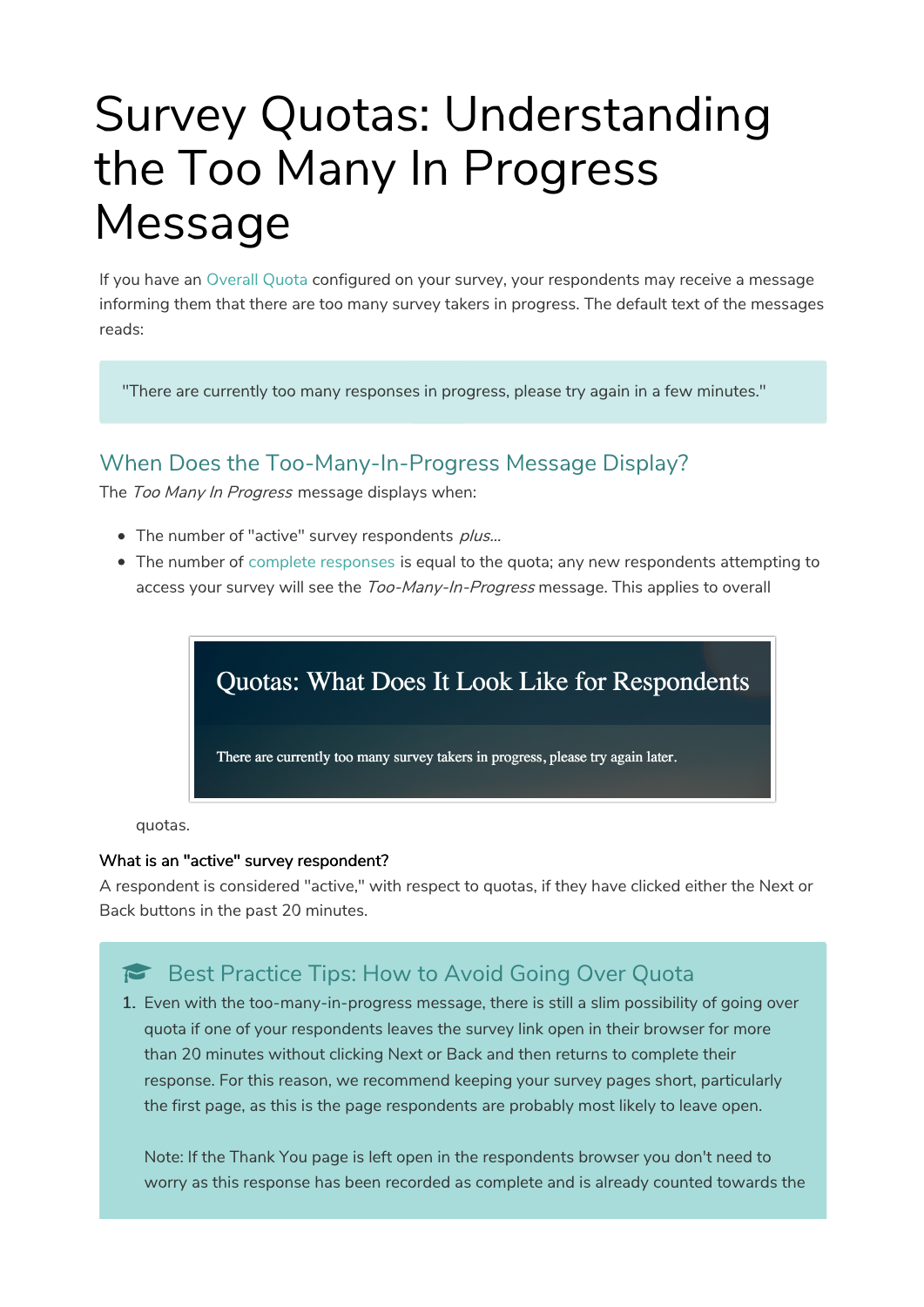#### quota.

- 2. We discourage editing quotas in a live survey.
- 3. If you anticipate a large volume of responses all at once while using quotas, please contact us via email or phone us so we can discuss the best options to ensure you don't go overquota (especially if you are paying a panel company for responses or giving away an incentive).
- 4. We discourage the use of Email Campaign contact fields in your quota logic, particularly in combination with the is answered and is not answered operators. Instead we recommend storing this data in Hidden Value Actions using the Hidden Values in your logic conditions.

### Customizing the Too-Many-In-Progress Message

- 1. To customize this message, access your quotas via Tools > Quotas.
- 2. Click Overall Quota to access your overall quota settings.



3. Within the Quota Complete section, select Stop collection of responses & show a message . This setting will trigger your message fields, where you can proceed to update both the disqualify and too many in progress messages: